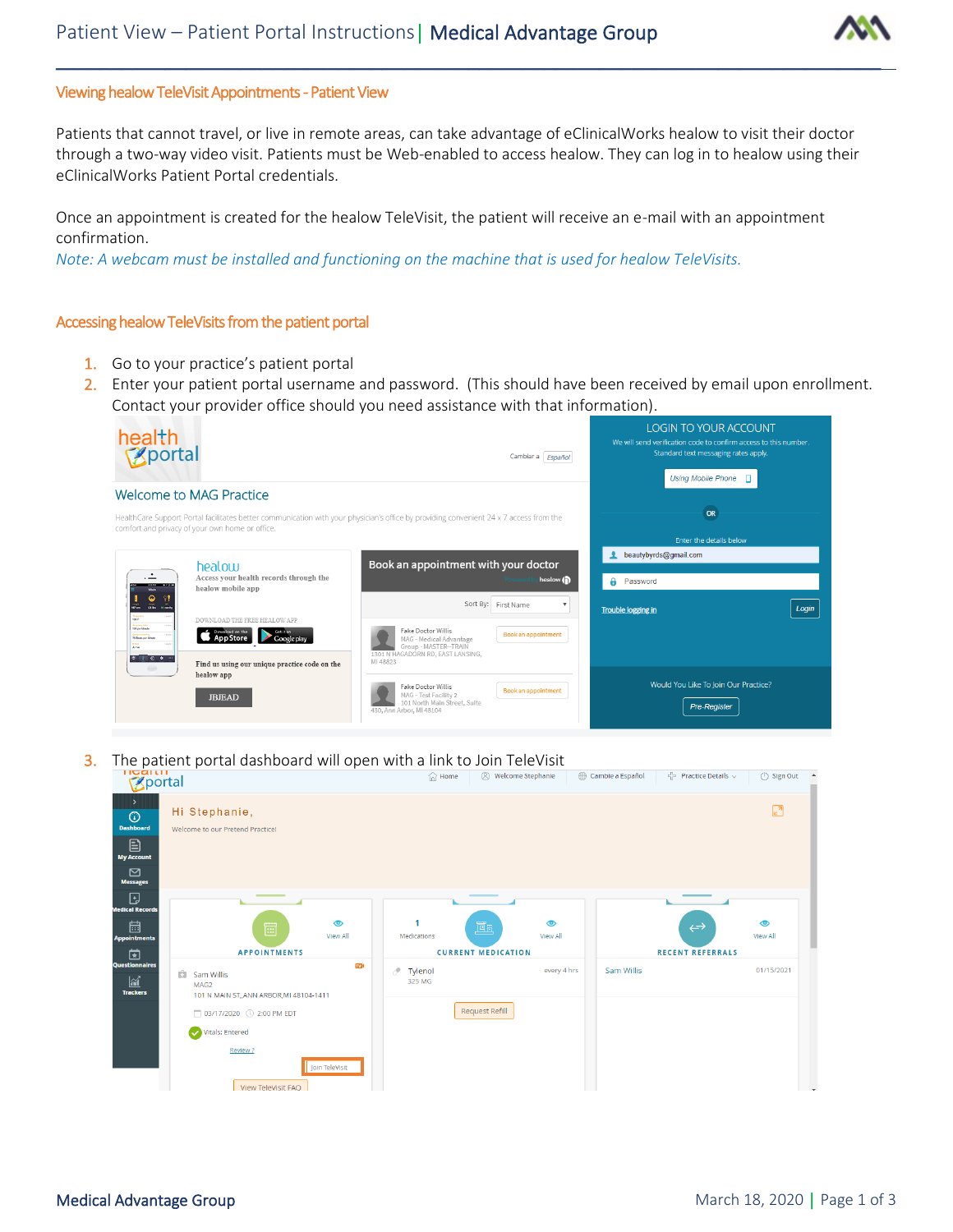

The Intake Questionnaire linked to the visit displays.

- 4. Enter the responses, and then click Submit Questionnaire
- 5. Enter any vitals and click Submit Vitals

| <b>Uashboard</b>                                                                                                                                                                                                                                                      | To heatow TeleVisit   Sam Willis   19 Mar | <sup>h</sup> < Dashboard                           |                                   | healow TeleVisit |
|-----------------------------------------------------------------------------------------------------------------------------------------------------------------------------------------------------------------------------------------------------------------------|-------------------------------------------|----------------------------------------------------|-----------------------------------|------------------|
| <b>O</b> Questions aim                                                                                                                                                                                                                                                | <b>O</b> Vitalia                          |                                                    | $\bullet$ Vitals<br>Questionnaire |                  |
| Please arower the following Socall History questions.                                                                                                                                                                                                                 |                                           | Height                                             |                                   |                  |
| Alcohol Screen (Audit-C)                                                                                                                                                                                                                                              |                                           | $\overline{1}$<br>ft.<br>$5\phantom{.0}$<br>Weight | inches                            |                  |
| Did you have a drink containing alcohol in the past year?<br>O Yes                                                                                                                                                                                                    |                                           | pounds<br>142                                      |                                   |                  |
| $\otimes$ No.                                                                                                                                                                                                                                                         |                                           | <b>Blood Pressure</b>                              |                                   |                  |
| Drugs/Alcohol:                                                                                                                                                                                                                                                        |                                           | Temperature                                        |                                   |                  |
| Have you used drugs other than those for medical reasons in the past 12 months?<br>Q Yes<br>$\otimes$ No                                                                                                                                                              |                                           | 101<br><b>Respiratory Rate</b>                     |                                   |                  |
| Tobacco Use/Smoking                                                                                                                                                                                                                                                   |                                           | breaths per minute                                 |                                   |                  |
| Patient is a                                                                                                                                                                                                                                                          |                                           | <b>Pulse Rate</b>                                  |                                   |                  |
| (i) current smoker.<br>C current every day smoker<br>C current some day smoker<br>C Smoker current status unknown<br>- former smoker<br>C nonsmoker<br>ill unknown if ever smoked<br>C light tobacco smoker<br>ID heavy tobacco smoker<br>Uses tobacco in other forms |                                           | breaths per minute                                 |                                   |                  |
|                                                                                                                                                                                                                                                                       |                                           |                                                    |                                   |                  |

6. A system compatibility check is performed to detect the software and hardware required to conduct healow TeleVisits.

Submit Vitals

7. Once the compatibility check is complete, click Proceed.

|               | healow TeleVisit   Sam Willis   19 Mar 2020                                              |                                      | N                              |
|---------------|------------------------------------------------------------------------------------------|--------------------------------------|--------------------------------|
| Questionnaire | <b>O</b> Vitals                                                                          | Compatibility Check                  | Join the TeleVisit Appointment |
|               |                                                                                          | TeleVisit System Compatibility Check |                                |
| Computer      | 同<br>Browser<br>Windows 10.0                                                             |                                      | O                              |
|               | Speaker<br>$\Omega$<br>Ensure your speakers are working by clicking "Play" below<br>Play |                                      | O                              |
|               | Camera<br>m.                                                                             |                                      | O                              |
|               | Integrated Camera (5986:0706)                                                            | ٠                                    |                                |
|               | Microphone<br>۰<br>Default - Headset (M38 Hands-Free) (Bluetooth)                        | ٠                                    | $\circ$                        |
| Connection    | Video Connection<br>[2]                                                                  |                                      | Ø                              |
|               | $\bigcirc$<br>Bandwidth<br>Your internet connection is suitable for TeleVisit.           |                                      | Θ                              |
|               |                                                                                          |                                      |                                |